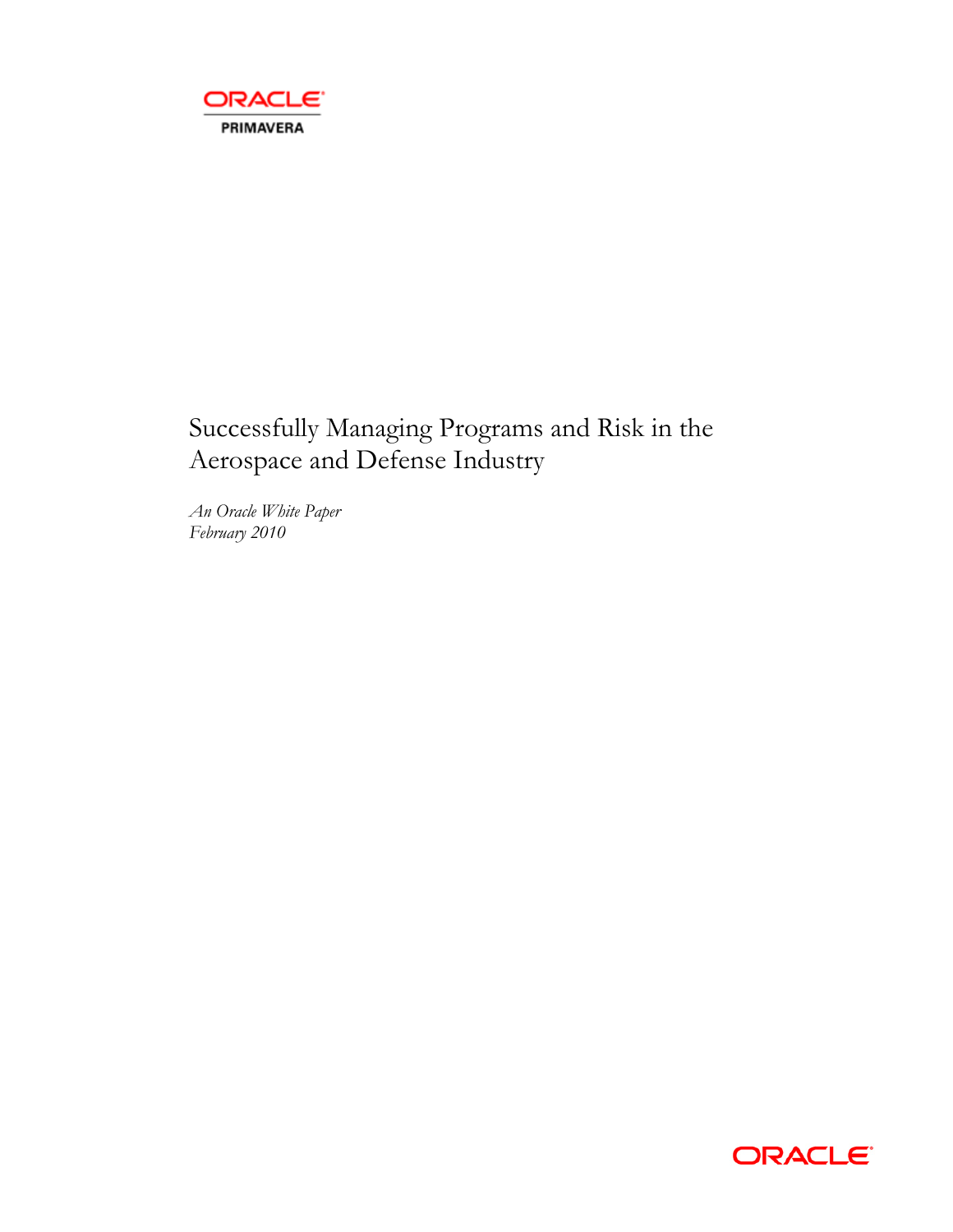## Successfully Managing Programs and Risk in the Aerospace and Defense Industry

#### **EXECUTIVE OVERVIEW**

Companies in the aerospace and defense industry must address the demands of customers located around the globe to deliver products faster at lower cost while maintaining mission critical quality levels. At the same time, these companies face the demands of securing capital in the current tough economic conditions, dealing with escalating costs for manpower, materials and services and complying with increasingly complex regulations. Many companies must also coordinate a virtual enterprise consisting of contributors from a number of different organizations such as suppliers and contractors often scattered around the world. Succeeding in this difficult environment requires an enterprise software solution that enables aerospace and defense companies to plan and execute programs and projects, demonstrate earned value compliance and manage resources and costs. Enterprise project portfolio management (EPPM) applications help meet these challenges by aligning resources, controlling costs and improving program and project management practices. These applications deliver value and help build strong customer relationships.

A number of factors are driving change in key sectors of the aerospace and defense market. In the commercial sector, airlines lost US\$8 billion during 2008 due to the combination of high jet fuel prices and falling traffic volumes. Some banks have exited the market of providing aircraft financing, which has made it difficult for airlines to finance orders. Globally, over 25 airlines have entered bankruptcy. As a result, commercial airline manufacturers and their suppliers have been forced to become far more nimble, adding or closing production lines, developing new partnerships, implementing infrastructure changes, and right-sizing and seeking additional qualified and skilled employees. The global virtual enterprise needs to respond quickly to a changing environment while avoiding delivery delays that might generate additional costs and cause customers to terminate orders.

In the defense sector, on the other hand, defense budgets around the world are under pressure as governments address declining tax revenues and competing national priorities. Companies in the defense industry must be prepared to deal with intense scrutiny of existing government funded programs and possible termination

Aerospace and defense companies must **A MARKET IN FLUX address challenges such as increasing complexity of programs and more stringent compliance requirements.**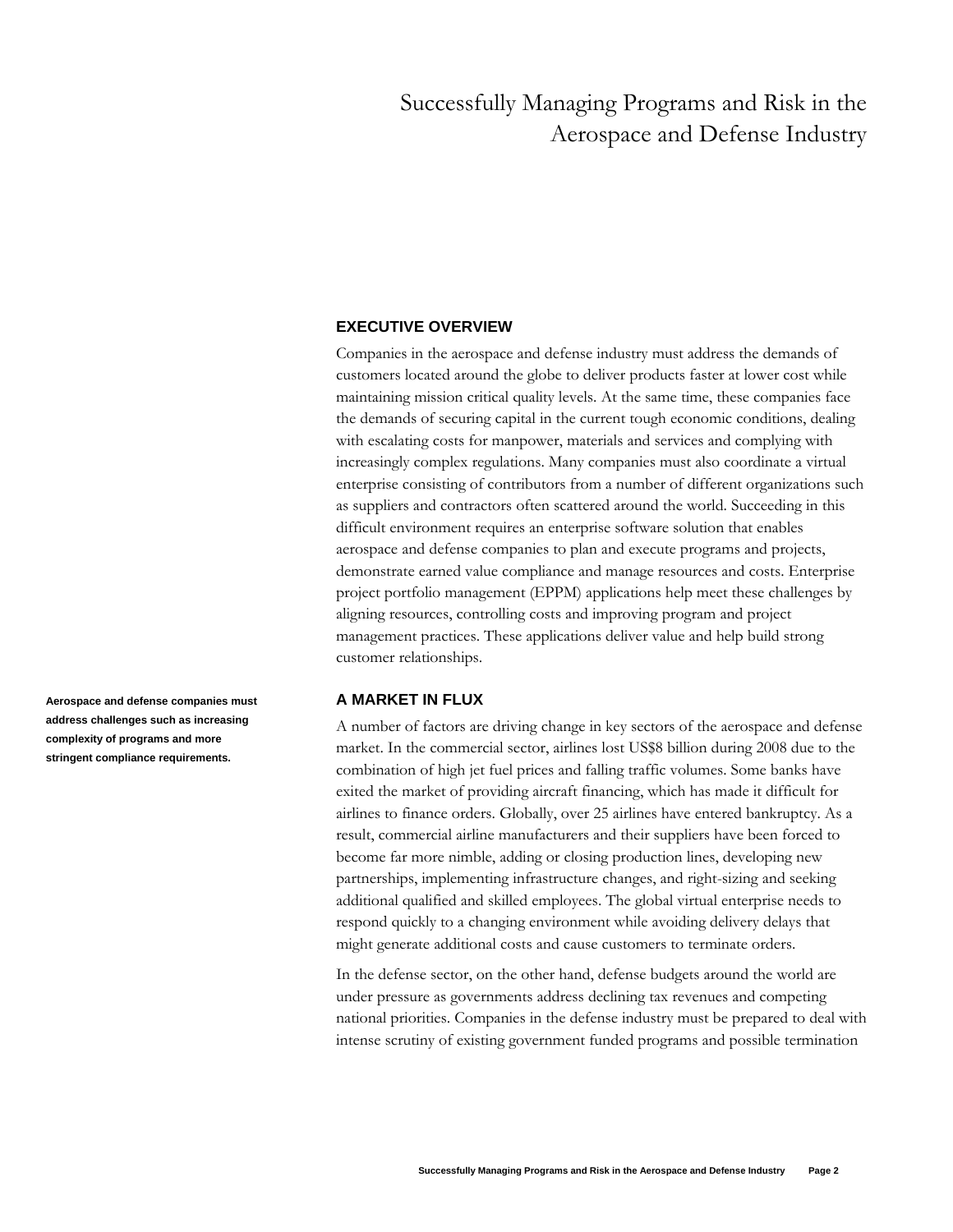termination of funding for these programs as well as new ones. Even long-term contracts and related orders are subject to cancellation or delay if funds are not appropriated in future time periods. The lack of stable funding greatly increases the requirements associated with managing long-term program schedules. Budgets are being squeezed and realigned for the programs that survive. This uncertainty increases the risk of exposure due to production changes, material cost escalation and other factors that are difficult or impossible to predict.

#### **Success depends on adhering to THE CAUSES OF FAILURE**

In an industry where companies bet their future on every major program, failure truly isn't an option. Companies must achieve excellence in the management and execution of every program. In difficult times, just one failed program has the potential to jeopardize both short-term success and the company's ability to further its long-term strategic goals.

The aerospace and defense industry is faced with the need to manage some of the most elaborate programs in existence. Programs that consist of over a million components and must be managed over a lifecycle of 50 years are not unusual. Aerospace and defense suppliers are developing new technology with the intention of providing customers with the best deliverables but this has the unintended consequence of increasing the complexity and the lifecycle of aerospace and defense programs. For example, the Government Accountability Office (GAO) recently issued a study of 95 weapons systems programs that indicated the average program was 21 months behind schedule and 26% over budget.

To manage these comprehensive programs, aerospace and defense companies have created global design and manufacturing teams consisting of suppliers, contractors and partners. But managing teams of contributors located around the world in many different organizations increases the scale of today's program management challenges.

Complexity is further exacerbated by growing regulatory requirements. Aerospace and defense contractors must comply with the US Office of Management and Budget 300 directive and the ANSI/EIA 748 Earned Value Management System (EVMS) standard required by the US and other governments. Missing key milestones may result in contractual payments being delayed or reduced, further threatening the company's ability to meet profitability objectives and damaging their reputation and efforts to secure future business.

As they attempt to manage these extensive programs, aerospace and defense companies also must confront escalating costs for capital, materials, services and employee compensation that are eroding the margins of most aerospace suppliers. For example, in recent years China has greatly increased its purchase of raw materials, causing supply shortages and substantial price increases. In the area of talent, the aerospace and defense industry is also being tried by the need to replace the many talented and often instrumental workers that are nearing retirement age. In many cases, talent shortages can make the difference between hitting or missing

**schedules, meeting budgets and delivering results to customers. Now more than ever, proper risk assessment is absolutely crucial to ensure that programs and projects are successful.**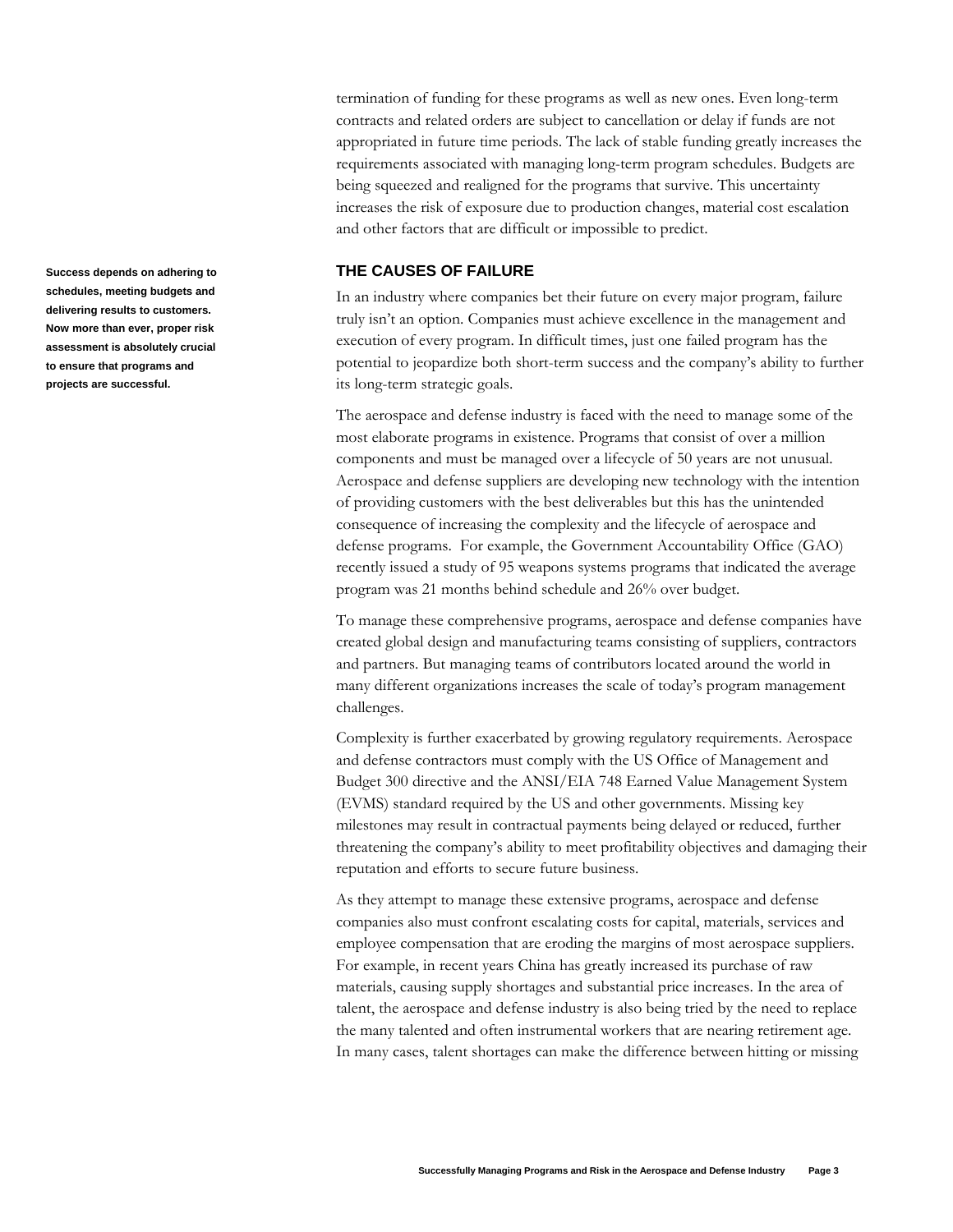contractual milestones and affect companies' ability to continuously innovate and compete in the global economy.

Any of these demands has the potential to take an otherwise sound program off track. Risk elements are growing and becoming more complicated, creating the potential to add to the scope of the program or delay it. Identifying risk is not an intuitive process and that no one person can accurately identify the innumerable contingencies that can and do arise.

This challenging environment and its associated risks clearly demands program management excellence. Yet half the respondents in a recent Aviation Week and Space Technology survey said the aerospace and defense industry does only a "moderate" job of program management. Nearly 60 percent of respondents "expressed deep concern about the ability of their suppliers or partners to meet schedule requirements." Approximately 80 percent said that they were using different metrics than their suppliers which often leads to misalignment of goals.

So it should come as no surprise that more than a few programs are running into difficulties. For example, Airbus saw the budget for its A380 super-jumbo jet program rise to €12 billion from €8.8 billion amid delays to wiring systems and penalties for late deliveries. The result has been substantial losses for parent EADS.

Aerospace and defense companies need a better way to contend with the paradox of managing long-term programs in an environment of short-term change. They must improve their agility by anticipating and planning for the risk these changes invariably create. Continuing to build expertise in program and risk management will go a long way to helping them see further down the program road.

#### **PORTFOLIO, PROGRAM, PROJECT & RISK MANAGEMENT TODAY**

How can aerospace and defense industry companies meet these enormous threats and survive and thrive in the future? Let's get the opinion of several key industry experts. According to Jim McNerney, Chairman, President and Chief Executive Officer, The Boeing Company, it all comes down to execution: "Setting aside the risk of further economic weakness or larger-than expected adjustments in defense spending, our biggest single task over the next few years is to execute. It is to do everything we say we are going to do—in designing, developing and delivering new airplanes and other products and services on schedule and within budget."[1](#page-3-0)

Hans Peter Ring, Chief Financial Officer, EADS, points out the importance of agility in matching the company's efforts with the demands of the customer: "There is a mismatch between the top-down macroeconomic scenario and the bottom-up position of our order backlog at the end of 2008. To understand this, we are closely following the macroeconomic and air traffic developments while micro-managing

 $\overline{a}$ 

<span id="page-3-0"></span><sup>1</sup> The Boeing Company – 2008 Annual Report,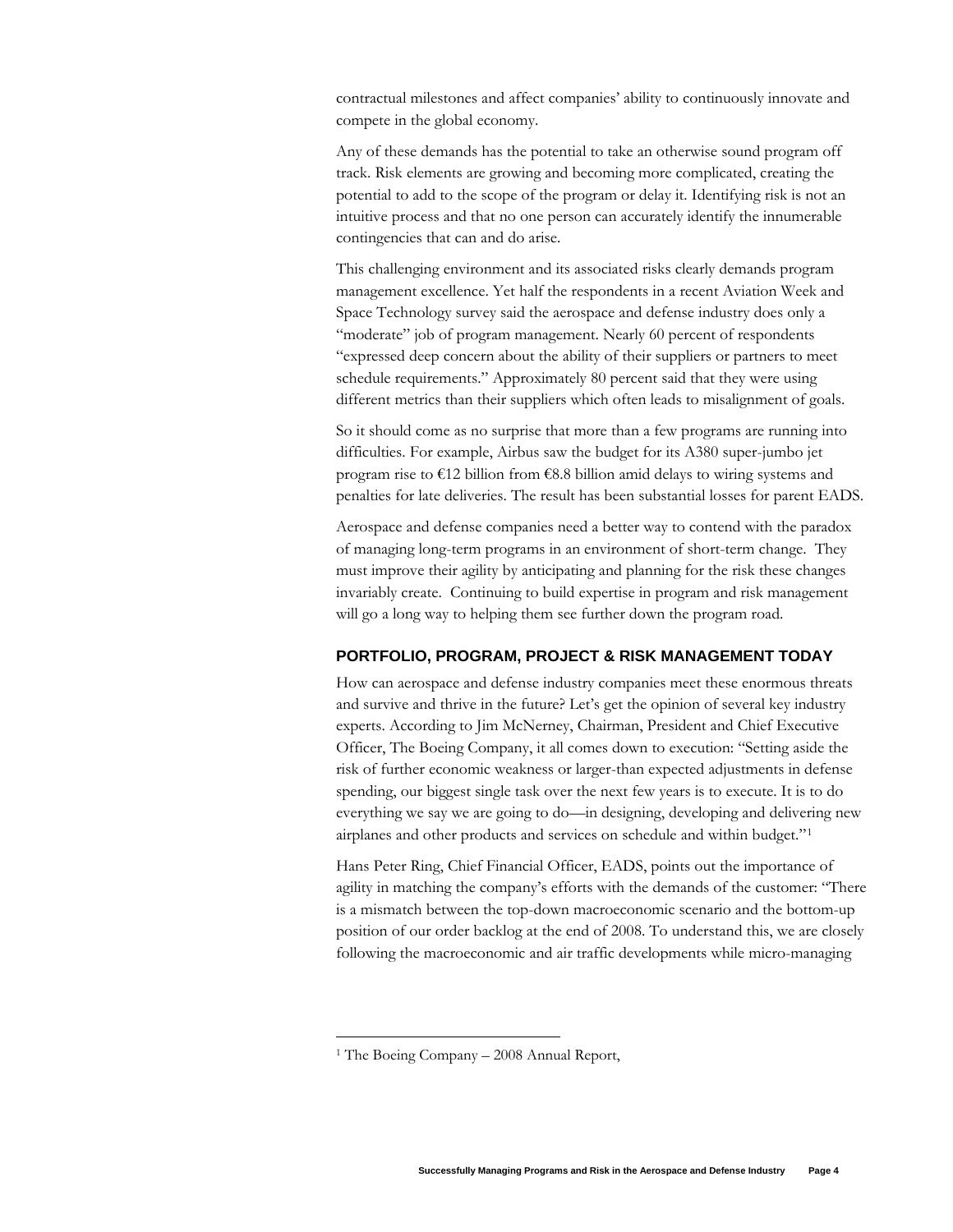**With the help of Primavera and a significant culture shift to focus on earned value management (EVM), Bell Helicopter has significantly improved its performance. In 2009, DCMA returned for an audit and found Bell Helicopter to be compliant in all 32 areas that it evaluates, which places the company among only three other companies worldwide to achieve that level of proficiency. This achievement has restored customer confidence in Bell Helicopter and also enabled the company to recapture previously withheld payments.** 

our delivery positions through close contact with airlines. From what we learn, we will make proactive decisions about production rates."<sup>[2](#page-4-0)</sup>

Finally, a recent PriceWaterhouseCoopers study<sup>[3](#page-4-1)</sup> says that the key to success in this formidable environment is effective program management: "Those companies that consistently achieve their goals and deliver on the promises made to customers and owners alike have one thing in common. They effectively assess and manage programs and risk, and they therefore invest time, resources, and talent in successful endeavors that further the company's strategic objectives."

Effective management of programs and risk requires meeting exacting schedule, cost and resource constraints while relying heavily on a virtual enterprise that is scattered around the world and in many cases only loosely under its control. To make the sound decisions needed to accomplish this goal, program managers need to have visibility into the programs and how their subcontractors are performing. Only the ability to measure performance in real time across a common set of metrics makes it possible to take corrective action and communicate progress to customers, higher management and business partners. Likewise, visibility is essential to the effective identification and management of program risks.

Program management issues cannot be solved by simply adding people armed with spreadsheets that contain data from many different sources. Much of the data contained in spreadsheets may be duplicated in other tools and often is outdated or inconsistent and a large amount of manual effort is typically required to perform data rollups. In addition, managers need adequate training in the discipline of program and project management to manage the complexity in these programs.

Enterprise project portfolio management applications such as Oracle's Primavera solutions enable program and project managers to collect and analyze the necessary information to successfully manage programs and risk. These solutions provide seamless visibility into program status, ensuring that every phase of the project meets the changing needs of the customer and the program is delivered on time and within budget. They help meet EVMS standards by integrating detailed cost information from relevant systems with the program schedule. EPPM applications also promote collaboration across the global enterprise by providing real-time information flow, common metrics and workflow tools. While no enterprise project management tool can ensure sound project management practices, Oracle's Primavera solutions provide the basis to build methodologies to help managers understand and follow a disciplined project management approach.

 $\overline{a}$ 

<sup>2</sup> EADS Annual Review 2008

<span id="page-4-1"></span><span id="page-4-0"></span><sup>3</sup> PricewaterhouseCoopers LLP, "Creating Competitive Advantage – How to Transform Program Management", 2007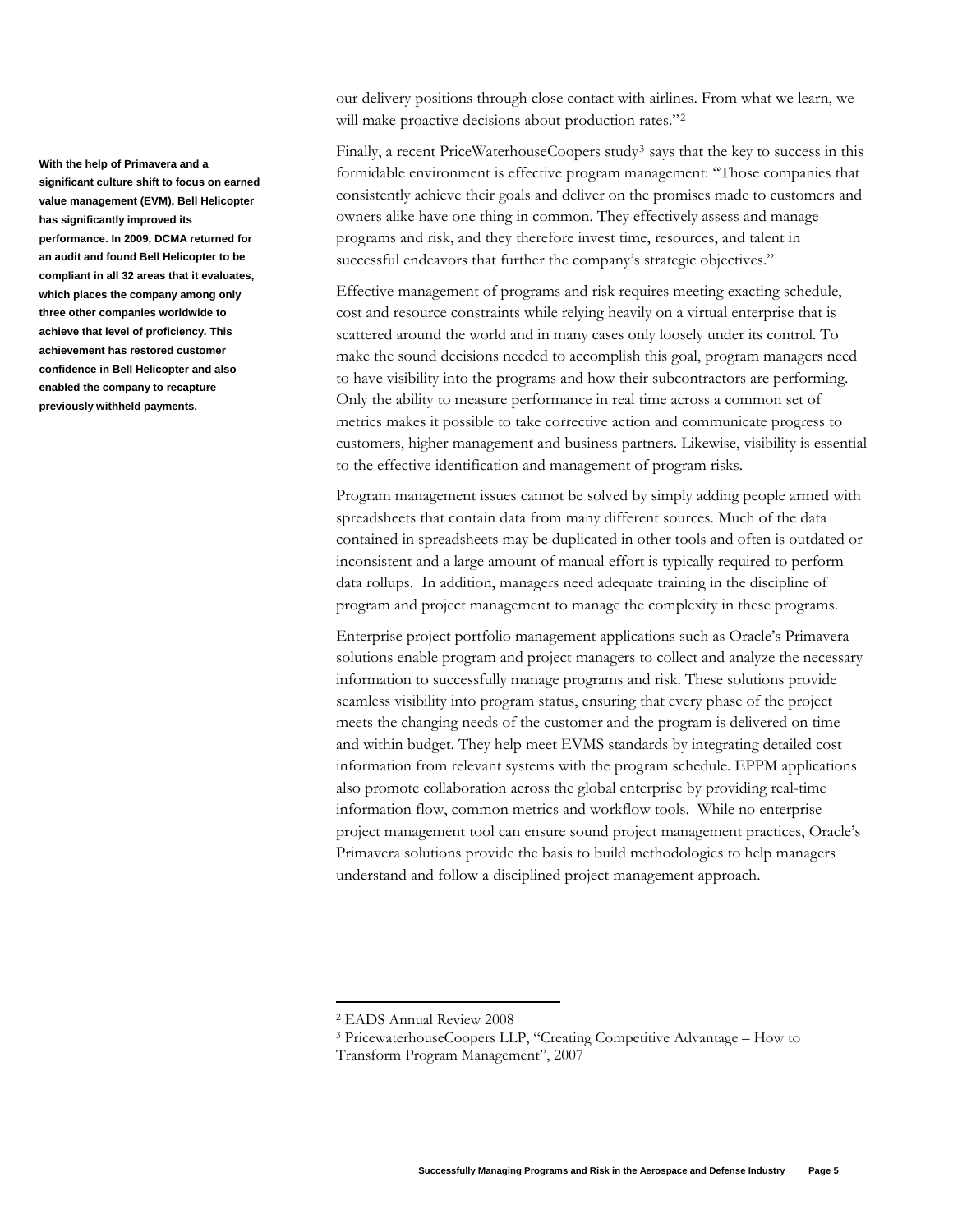**"Primavera Risk Analysis provides better metrics to improve our estimates and accuracies and gives us an early look at identifiable risks that will help us improve our target dates and more efficiently evaluate our business opportunities."** 

 **- Stuart Retter, Risk Management and Earned Value Management Integration Lead, Bell Helicopter Textron, Inc.** 

### **BENEFITS OF ENTERPRISE PORTFOLIO, PROGRAM, PROJECT & RISK MANAGEMENT**

The latest generation of enterprise project portfolio management (EPPM) tools help aerospace and defense industry program managers meet the challenge of doing what they say they are going to do when they say they are going to do it by helping to select, manage and execute programs and projects while managing the associated risk. These tools enable leaders and project team members to

- Leverage one version of the truth with real-time data across all programs and projects rolled up to divisions or groups, with accurate and relevant reports
- Increase engineering and manufacturing productivity through better planning, allocation of resources, and cross-training to optimize operating costs
- Obtain immediate transparency and access to budgets, resource allocations and project status
- See performance details for each business unit that can drive down costs and free up cash
- Swiftly respond to changing priorities while effectively coordinating multiple programs and projects
- Leverage probabilistic cash flow analysis at both the project level and across projects—taking into consideration the risk and uncertainty of the project to help identify possible areas of over- and under-allocation.
- Pose "what-if" scenarios, allowing stakeholders to see in real terms how even a slight contingency will affect the project and how different responses will impact the budget and schedule.
- Provide the visibility needed to manage risk in a volatile business environment
- Promote collaboration across the virtual enterprise
- Successfully obtain top performance from virtual enterprises while delivering programs and providing exceptional customer value.

Bell Helicopter Textron, Inc., an industry-leading producer of military and commercial aircrafts, was able to transform their business by implementing Oracle's Primavera solutions. Yancy Qualls, Manager, Integrated Program Scheduling at Bell Helicopter, explained how Oracle Primavera helped them achieve earned value management and program success. "Our cost information previously resided in a home-grown system and many spreadsheets and we had many non-integrated schedules in Microsoft Project. The integration of cost and scheduling was manual and error-prone. Earned value [EV] was not a part of our management culture but rather was treated as a reporting tool. After we lost our EV validation and had money withheld on several projects, EV started receiving management attention.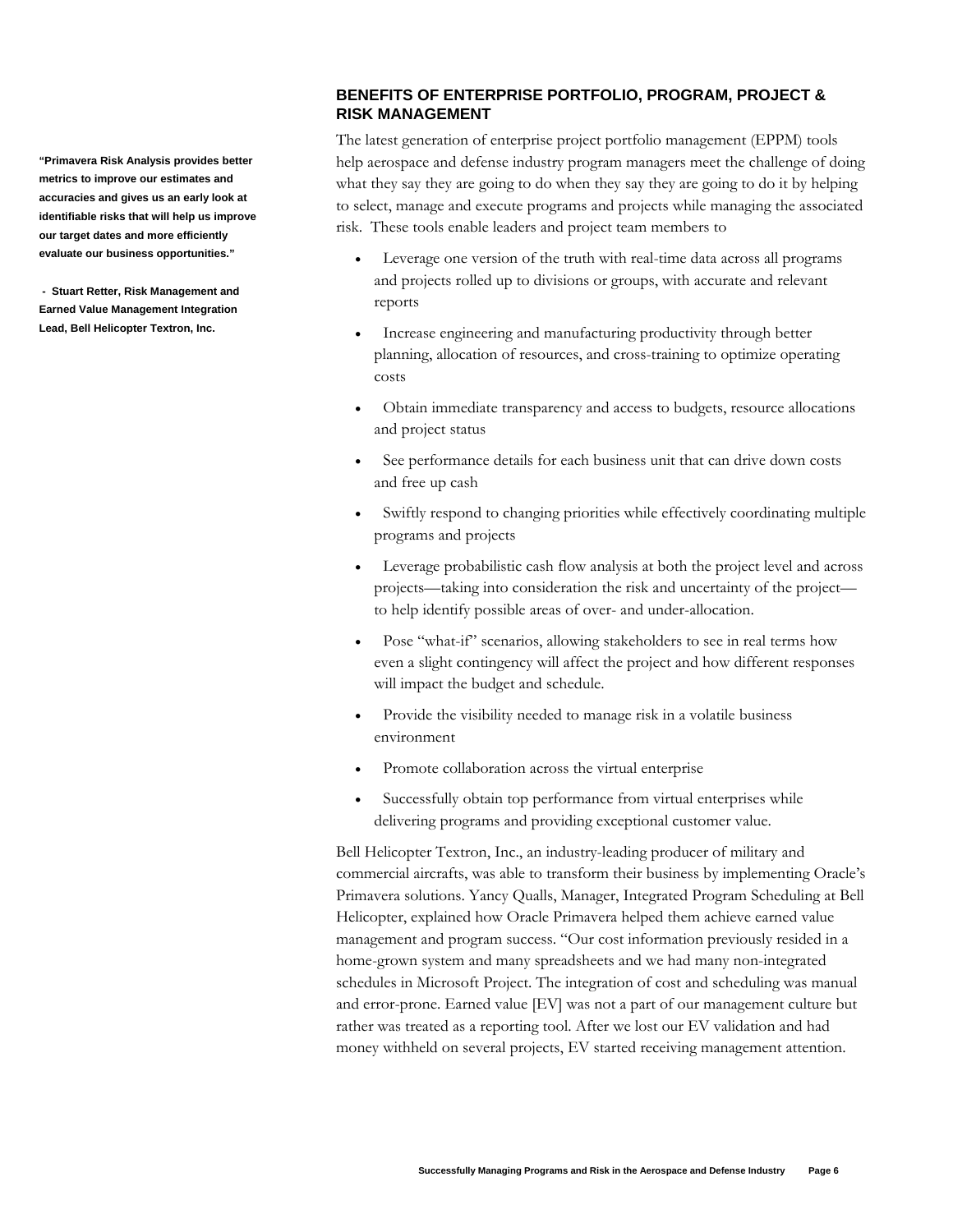We looked at several alternatives and selected Oracle Primavera because it best met our needs. Our choice was well received by our customers with one saying we had picked the 'Cadillac of scheduling tools.' EV has evolved to an essential part of managing our business. DCMA brought in four teams to audit us and found that we were only the fourth company ever that was compliant with all 32 guidelines. Our money withholds were returned. Our end users love Oracle's Primavera applications because it provides an unmatched combination of power and ease of operation. We have already integrated them with several essential Bell management systems and are working to integrate others."

Another area that Bell Helicopter has improved is risk analysis. In particular, the company was looking for a solution that would help it not only meet, but exceed, the requirements for probabilistic analysis of key contract completion dates under the U.S. government's Data Item Description (DID) document that defines the contractual requirements for all major defense contractors. The DID was the catalyst for Bell Helicopter to begin working on internal processes that would yield a stricter adherence to project management and risk management standards that exceeded government standards. Bell Helicopter also felt a solid risk analysis platform would also serve to stabilize estimates and projections.

With Primavera Risk Analysis, Bell Helicopter is able to incorporate risk analysis processes into all projects, from proposals to in-progress projects to cost reduction initiatives. The Primavera tools help Bell Helicopter identify common scheduling pitfalls that may result in misleading schedule or risk analysis results and report confidence levels with regards to finish dates and costs, among other factors. "Now, we can more accurately predict the success of a project based on schedule and cost," said Kim Herrington, Vice President, Cost Management Integration, Bell Helicopter Textron Inc.

#### **CONCLUSION**

As the need to successfully plan and execute programs and projects grows, those with a strategic understanding of project management and risk assessment will be best positioned to succeed. Enterprise project portfolio management (EPPM) applications, such as Oracle's Primavera solutions, allow aerospace and defense industry leaders to succeed by developing far-sighted strategies and executing them in a rapidly-changing and risk-prone environment. By deploying EPPM solutions that provide complete visibility throughout the virtual enterprise, aerospace and defense companies will be able to make decisions that will enable them to do what they said they were going to do when they said they were going do it in order to survive and thrive during challenging economic times.

**Enterprise project portfolio management applications, such as Oracle's Primavera solutions, enable aerospace and defense companies to survive and thrive in tough economic times.**